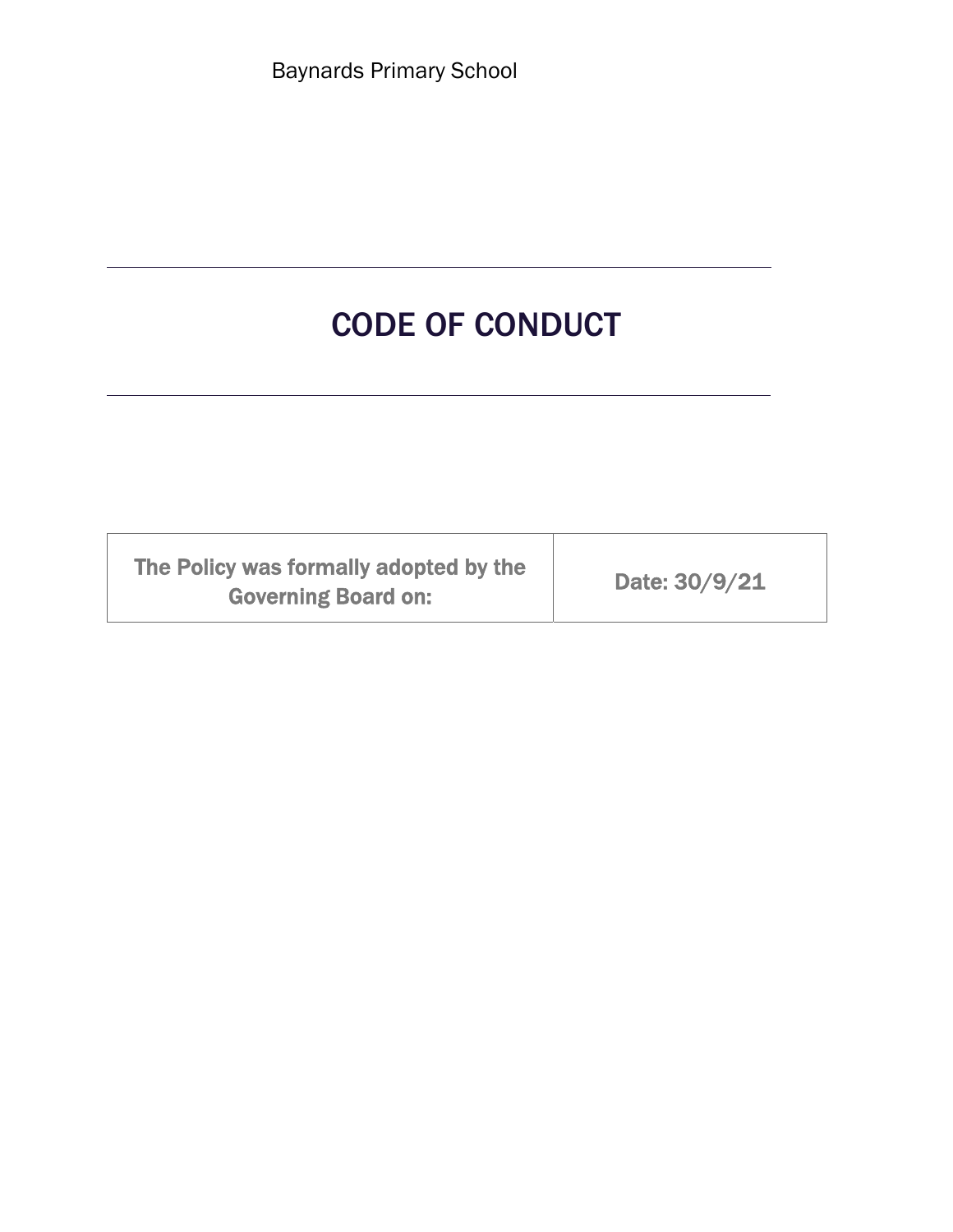## **INDEX**

| 1 <sup>1</sup> |  |
|----------------|--|
| 2.             |  |
| 3.             |  |
| 4.             |  |
| 5.             |  |
| 5.1            |  |
| 5.2            |  |
| 5.3            |  |
| 5.4            |  |
| 5.5            |  |
| 5.6            |  |
| 5.7            |  |
| 5.8            |  |
| 5.9            |  |
|                |  |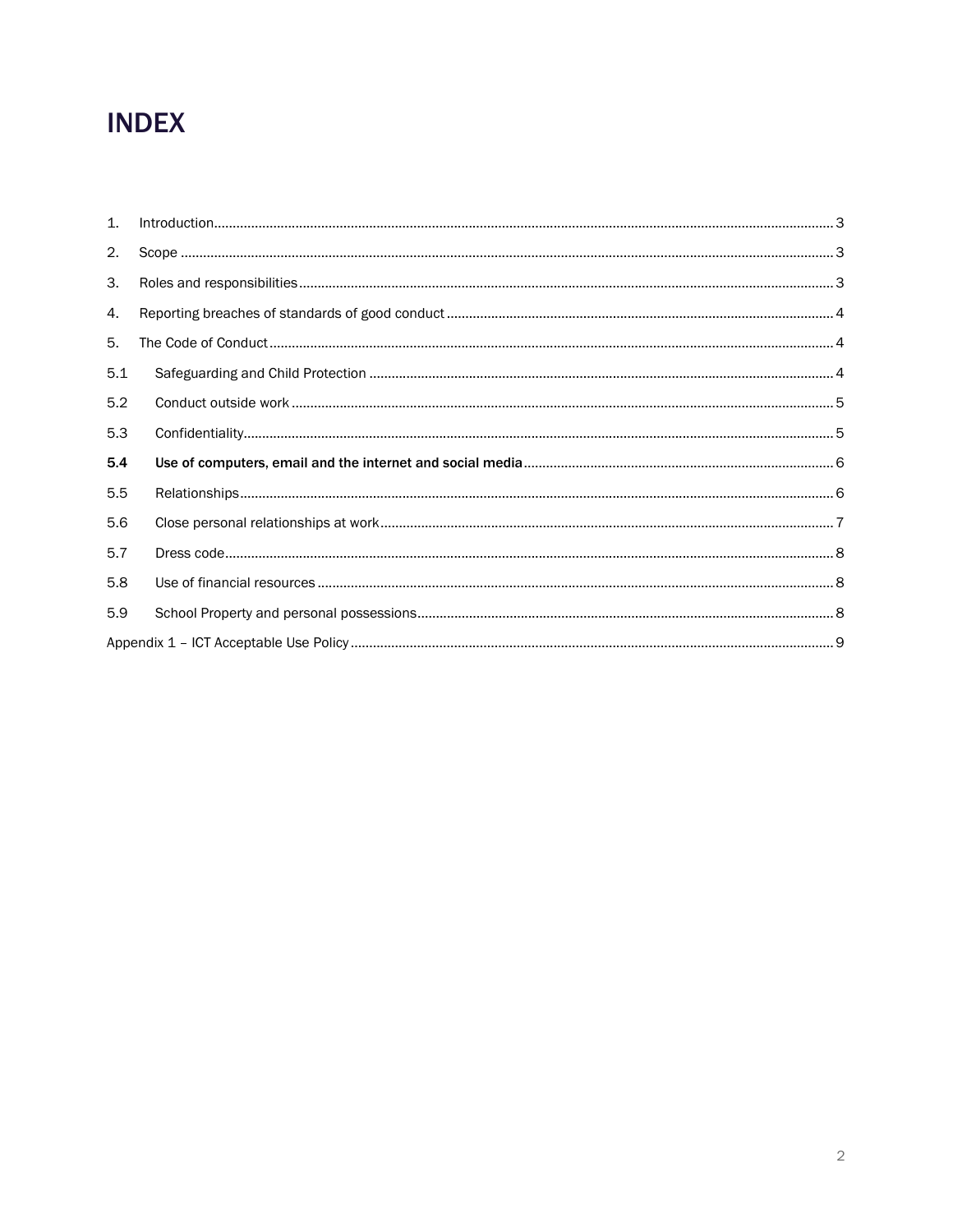## 1. INTRODUCTION

The overriding expectation is that employees, volunteers and those engaged to work in the school will adopt the highest standards of personal integrity and conduct both in and outside work. As role models they must behave, through their words and actions, at all times in a manner which demonstrates their suitability to work with children and which upholds the standards and reputation of the school.

This code of conduct provides an overall framework of the behaviours expected of individuals who work in the school. The code is not intended to be exhaustive and individuals should use sound professional, ethical and moral judgements to act in the best interests of the school, its pupils and its community.

This code should be read in conjunction with:

- other school policies and procedures
- the terms of any employment or service contracts and agreements
- relevant professional standards

### 2. Scope

This Code applies to all individuals employed by the school or those engaged by the school including:

- Relief/casual staff
- Supply staff
- Third parties providing services to the school (including the self-employed)
- Voluntary workers

For the purpose of elements of this code applying to all individuals set out above, they are collectively referred to as "workers".

### 3. Roles and responsibilities

#### 3.1 Governing board

It is the responsibility of the Governing Board to establish and monitor standards of conduct and behaviour within the school, including the establishment of relevant policies and procedures.

Governors are subject to their own Code of Conduct.

#### 3.2 Headteacher and line managers

It is the responsibility of the headteacher and line managers to address promptly any breaches of good conduct and behaviour, using informal procedures where possible but implementing formal procedures where necessary.

#### 3.3 Employees

It is the responsibility of all employees to familiarise themselves with, and comply, with this Code.

Any breaches of this Code of Conduct will be regarded as a serious matter which could result in disciplinary action, and in certain circumstances could potentially lead to dismissal.

#### 3.4 Engaged workers/Volunteers

Engaged workers and volunteers are required to familiarise themselves, and comply, with this Code in so far is it is relevant to their role. Any breaches of this Code may result in the engagement of the worker/volunteer being terminated, in accordance with any applicable terms of engagement.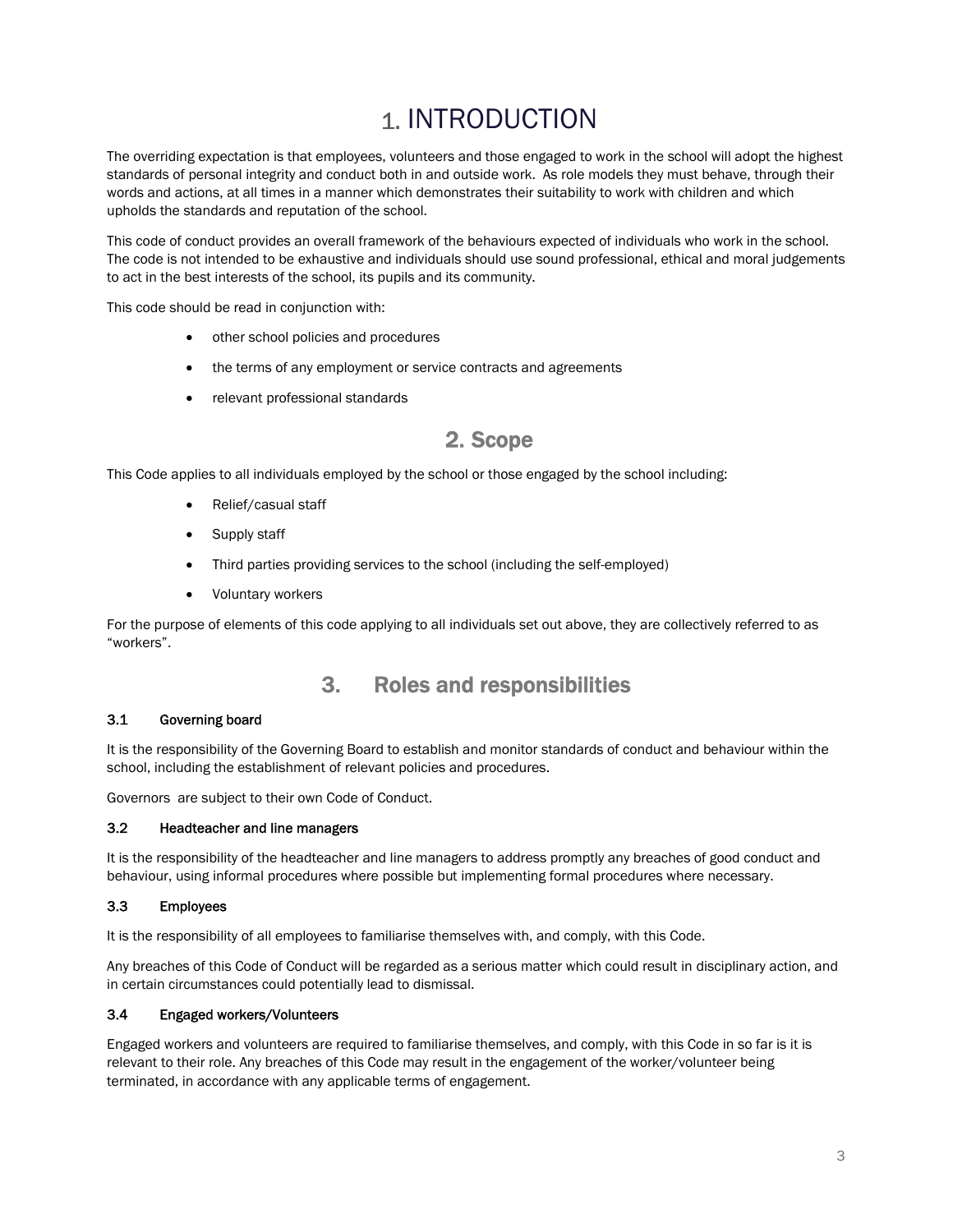### 4. Reporting breaches of standards of good conduct

The School wishes to promote an open environment that enables individuals to raise issues in a constructive way and with confidence that they will be acted upon appropriately without fear of recrimination.

All employees, engaged workers and volunteers are expected to bring to the attention of an appropriate manager/Governing Board any impropriety, deficiency in the provision of service or breach of policy or this Code. Where appropriate, individuals should also refer to the School's Whistleblowing Policy which is available from the school office.

### 5. The Code of Conduct

### 5.1 Safeguarding and Child Protection

It is essential that all adults working with children understand that the nature of their work and the responsibilities related to it, place them in a position of trust. Adults must be clear about appropriate and safe behaviours for working with children in paid or unpaid capacities, in all settings and in all contexts, including outside work.

The relevant requirements specific to safeguarding and child protection are set out in:

- the school's Child Protection and Behaviour Management Policies and Procedures
- the Department for Education Statutory Guidance "Keeping Children Safe in Education" (as amended from time to time).

This is the key statutory guidance which all employees must follow and all employees and volunteers must, as a minimum, read Part 1 of that Document.

"Guidance for Safer Working Practice for those working with Children and Young People in Education Settings" issued by the Safer Recruitment Consortium sets out key expectations for adult interactions with children and young people – the full guidance is available here

In addition, individuals should be aware that it is criminal offence (s 16. Sexual Offences Act 2003) for a person aged 18 or over to have a sexual relationship with a child under 18 where that person is in a position of trust in respect of that child, even if the relationship is consensual.

Individuals should familiarise themselves with these documents, in conjunction with the body of the Code of Conduct and other relevant school policies and procedures.

#### Raising safeguarding concerns

As part of our whole school approach to safeguarding, we promote a culture of openness, trust and transparency in which safeguarding is a shared responsibility and our values and expectations are lived, monitored and reinforced by all staff. In this context, everyone is expected to share any and all safeguarding concerns with the Designated Safeguarding Lead/headteacher. This includes an expectation of self-reporting where an individual finds themselves in a situation which may be, or appear to be, compromising or where they have fallen short of expectations.

Safeguarding concerns cover a wide spectrum from serious issues where a child is harmed or at risk to lower level concerns where practice or behaviour is inappropriate, undesirable or not in keeping with usual expectations. This will include cases of inadvertent or accidental conduct and where individuals find themselves in situations which could be misinterpreted or make them vulnerable to allegations.

All issues raised will dealt with in a sensitive and proportionate manner. While there are clear procedures in place for dealing with matters of misconduct and poor performance - including procedures for dealing with safeguarding allegations against adults at the school, our objective is to protect our young people and adults, by identifying and tackling issues early and providing advice, direction and support to improve our collective and individual practice.

To support these objectives, the Designated Safeguard Lead will keep confidential records of all reported concerns and actions taken to identify any patterns, enable monitoring and to facilitate improvement in policy and practice.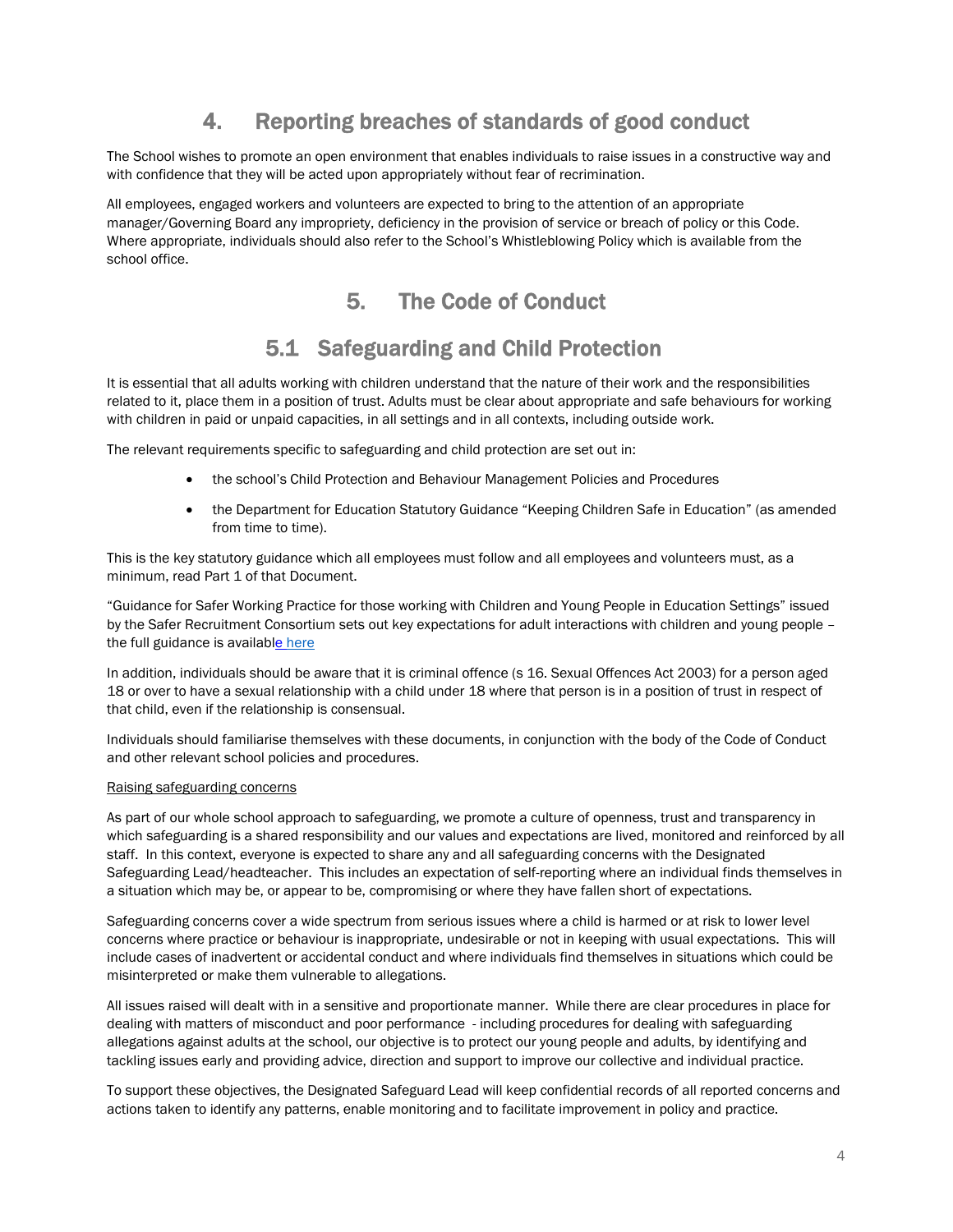### 5.2 Conduct outside work

The school recognises and respects individuals' right to a private life without interference. However, individuals connected with the school must not act in a way that would bring the school, or their profession, into disrepute or that calls into question their suitability to work with children. This covers relevant criminal offences, such as violence or sexual misconduct, inappropriate behaviour such as lewd or offensive action, as well as negative comments about the school or its community.

Workers must disclose to the school (Headteacher and in the case of the Headteacher to the Chair of Governors) immediately, any wrongdoing or alleged wrongdoing by themselves (regardless of whether they deny the wrongdoing/alleged wrongdoing), including any incidents arising from alternative employment or outside of work which may have a bearing on their employment or engagement with the school.

Employees should also refer to the expectations set out in their contract of employment and the disciplinary procedures.

In addition, any worker engaged in a post covered by the Childcare (Disqualification) Regulations 2009 ("the Regulations") must immediately inform the school of any events or circumstances which may lead to their disqualification from working in the post by virtue of the Regulations. The statutory guidance relating to Disqualification under the Childcare Act 2006 can be found at the following link: https://www.gov.uk/government/publications/disqualification-under-the-childcare-act-2006/disqualification-under-thechildcare-act-2006#disqualification-under-the-childcare-act.

#### 5.2.1 Secondary employment

The school does not seek to unreasonably preclude employees from undertaking additional employment but employees are required to devote their attention and abilities to their duties at the school during their working hours and to act in the best interests of the school at all times. The school also has a duty to protect health and safety in relation to employee working hours. Accordingly, employees must not, without the written consent of the school, undertake any employment or engagement which might interfere with the performance of their duties. In addition, employees should avoid engaging in business or employment activities that might conflict with the school's interests.

### 5.3 Confidentiality

Confidential information can take various forms and be held and transmitted in various ways e.g. manual records (files, reports and notes), verbal discussions and electronic records. As a general rule, all information received in the course of employment or whilst volunteering/being engaged by the school, no matter how it is received, held or transmitted, should be regarded as sensitive and confidential and must not be disclosed or divulged within or outside the school other than in accordance with the requirement of the role and/or where specific permission has been provided.

NOTE: All workers must be aware that they are obliged to disclose information relating to child protection issues and should make it clear to the individual either that confidentiality cannot be guaranteed and/or decline to receive the information and direct them to a more appropriate person e.g. the Designated Safeguarding Lead.

The school is committed to being transparent about how it collects and uses the personal data of its workforce, and to meeting its data protection obligations. The Data Protection Policy sets out the school's commitment to data protection, and individual rights and obligations in relation to personal data.

Any actual or suspected/potential breach of data protection must be reported immediately to the school's Data Protection Officer.

#### 5.3.1 Preserving anonymity

The Education Act 2011 contains reporting restrictions preventing the publication of any material which could lead to the identification of a teacher in the event of an allegation against them made by a pupil at the same school. Any individual who publishes material which could lead to the identification of the employee who is the subject of an allegation of this kind may be subject to criminal and disciplinary action, up to and including dismissal.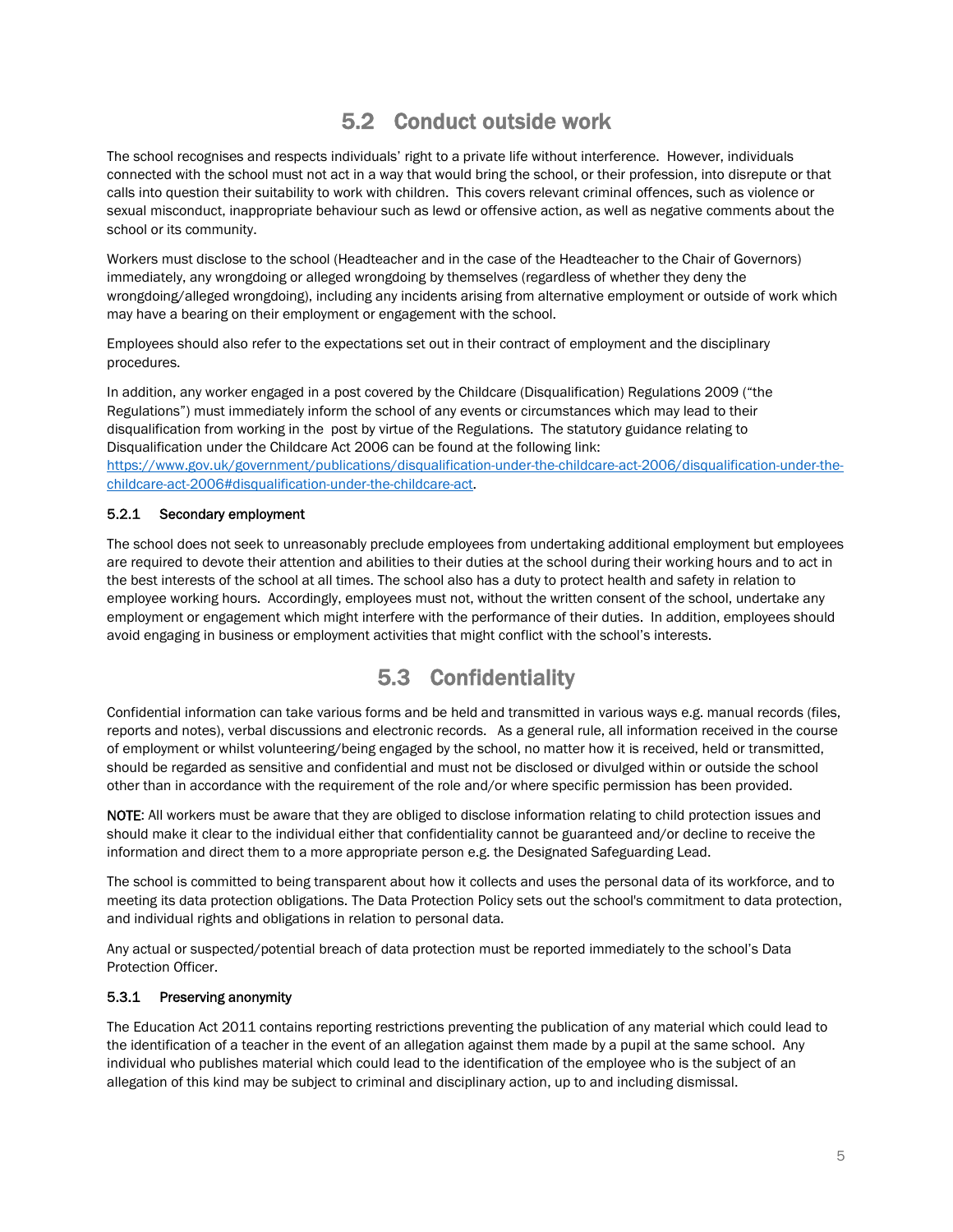"Publication" includes any speech, writing, relevant programme or other communication in whatever form, which is addressed to the public at large or any section of the public. For the avoidance of doubt, this includes publishing details of an allegation or other information on a social media site which could lead to the identification of the teacher.

#### 5.3.2 Media queries

Workers must not speak to the press or respond to media queries on any matter relating to the school. All media queries should be referred immediately to the Headteacher/Chair of Governors.

#### 5.4 Use of computers, email and the internet and social media

The school recognises that electronic devices and media are important tools and resources in an educational context and can save time and expense.

Those using the school's equipment and networks are expected to do so responsibly and to comply with all applicable laws, policies and procedures, and with normal standards of professional and personal courtesy and conduct.

Personal use of social media and other on-line applications which may fall into the public domain should not be such that it could bring the school into disrepute and/or call into question an individual's suitability to work with children.

#### *Detailed expectations are set out in the Acceptable Use Policy at Appendix [1]*

Any worker who is unsure about whether or not something he/she proposes to do might breach that policy or if something is not specifically covered in the policy, they should seek advice from their line manager or a member of the Senior Leadership Team.

### 5.5 Relationships

#### 5.5.1 The internal school community

All workers are expected to treat member of the school community with dignity and respect and to work co-operatively and supportively. Bullying, Harassment and Victimisation will not be tolerated (see also the school's Grievance Procedure).

#### 5.5.2 The wider community and service users

All workers have a responsibility to ensure courteous, efficient and impartial service delivery to all groups and individuals within the community. No favour must be shown to any individual or group of individuals, nor any individual or group unreasonably excluded from, or discriminated against, in any aspect of school business.

#### 5.5.3 Contracts

All relationships of a business or private nature with external contractors, or potential contractors, must be made known to Governing Board. Orders and contracts must be in accordance with standing orders and financial regulations of the school. No special favour should be shown to businesses run by, for example, friends, partners or relatives in the awarding of contracts, tendering process or any other business transaction.

#### 5.5.4 Gifts and Hospitality

Workers may not accept any gift or hospitality from a person intended to benefit from their services (or those whom they supervise) or from any relative without the express permission of the school.

Where an outside organisation wishes to sponsor or is seeking to sponsor a school activity, whether by invitation, tender, negotiation or voluntarily, the sponsorship should always be related to the school's interests and never for personal benefit.

The School's policy on gifts and hospitality is available from the school office. Any breaches of this policy may lead to disciplinary action.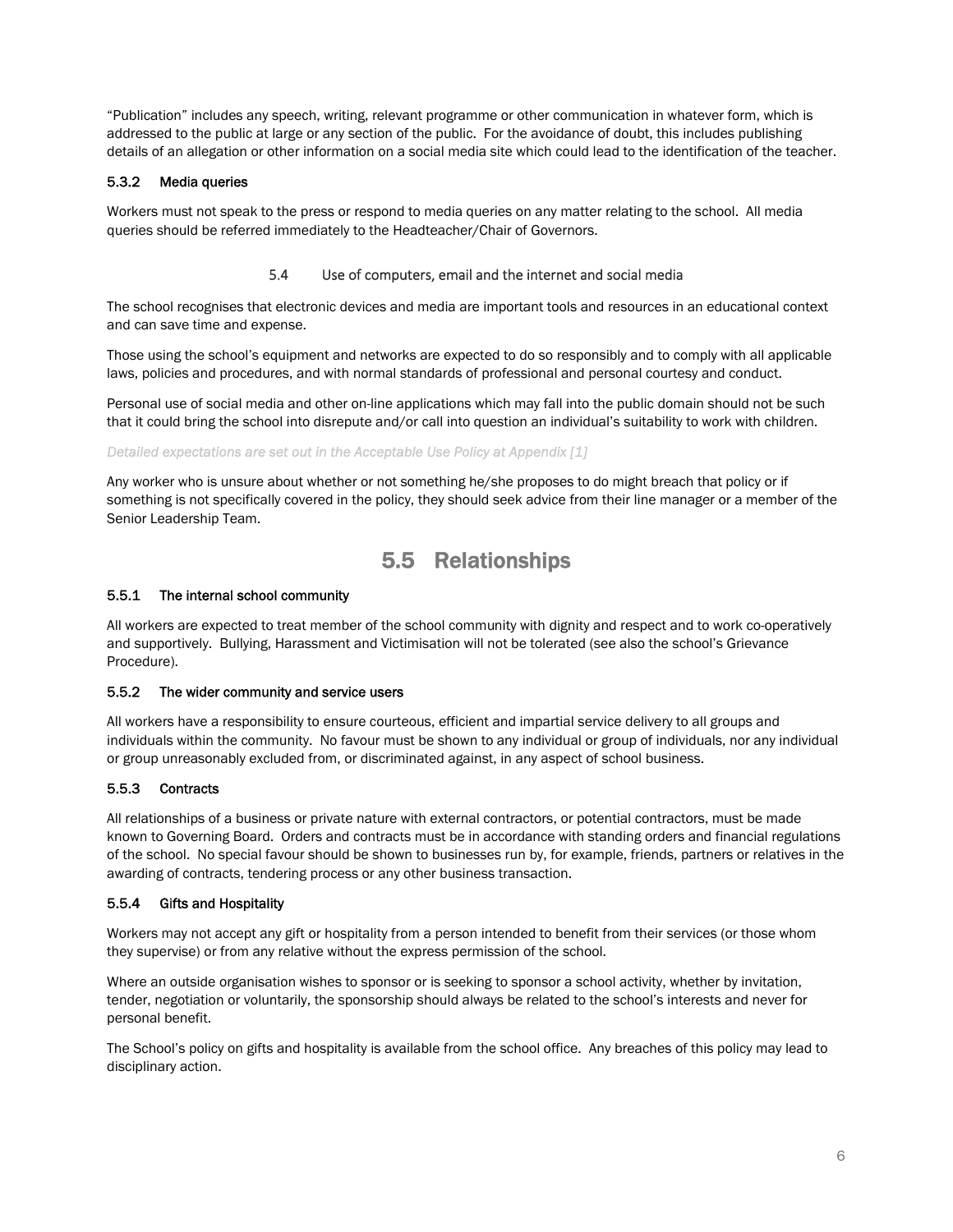#### 5.5.5 Neutrality

Workers must not allow their own personal, political, religious or other views and opinions to interfere with their work. They are expected to be neutral in their views in the course of their work at the school and to present a balanced view when working with pupils.

### 5.6 Close personals at work

Close personal relationships are defined as:

- workers who are married, dating or in a partnership or co-habiting arrangement;
- immediate family members for example parent, child, sibling, grandparent;
- other relationships for example extended family (cousins, uncles, in-laws), close friendships, business associates (outside the school).

#### 5.6.1 Applicants

Applicants are required to disclose on their application form if they have a close personal relationship with any person connected with the school.

Applicants are asked to state the name of the person and the relationship. Failure to disclose such a relationship may disqualify the applicant.

Workers should discuss confidentiality with their Head teacher/line manager, any relationships with an applicant.

It is inappropriate for any worker to sit on an appointment panel, for those with whom they have a close personal relationship.

#### 5.6.2 References

It is expected that, for those working with children, professional references, and not personal references, are sought and provided. All references provided on behalf of the school must be signed by the Headteacher (Chair of Governors for the Headteacher).

Anyone agreeing to act as a personal referee must make it clear in the reference that it is provided as a personal or colleague reference and is not a reference on behalf of the school. Personal or colleague references must not be provided on school headed paper.

#### 5.6.3 Relationships at work

It is also recognised that situations arise where close personal relationships can be formed at work. Such relationships should be disclosed, in confidence, to the line manager/supervisor by the individuals concerned as this may impact on the conduct of the school.

Whilst not all such situations where those in close personal relationships work together raise issues of conflict of interest, implications can include:

- effect on trust and confidence;
- perception of service users, the public and other employees on professionalism and fairness;
- operational issues e.g. working patterns, financial and procurement separation requirements;
- conflicting loyalties and breaches of confidentiality and trust.

Open, constructive and confidential discussion between workers and managers/supervisors is essential to ensure these implications do not occur and that all parties can be protected.

No-one should be involved in discipline, promotion, pay or other decisions for anyone where there is a close personal relationship.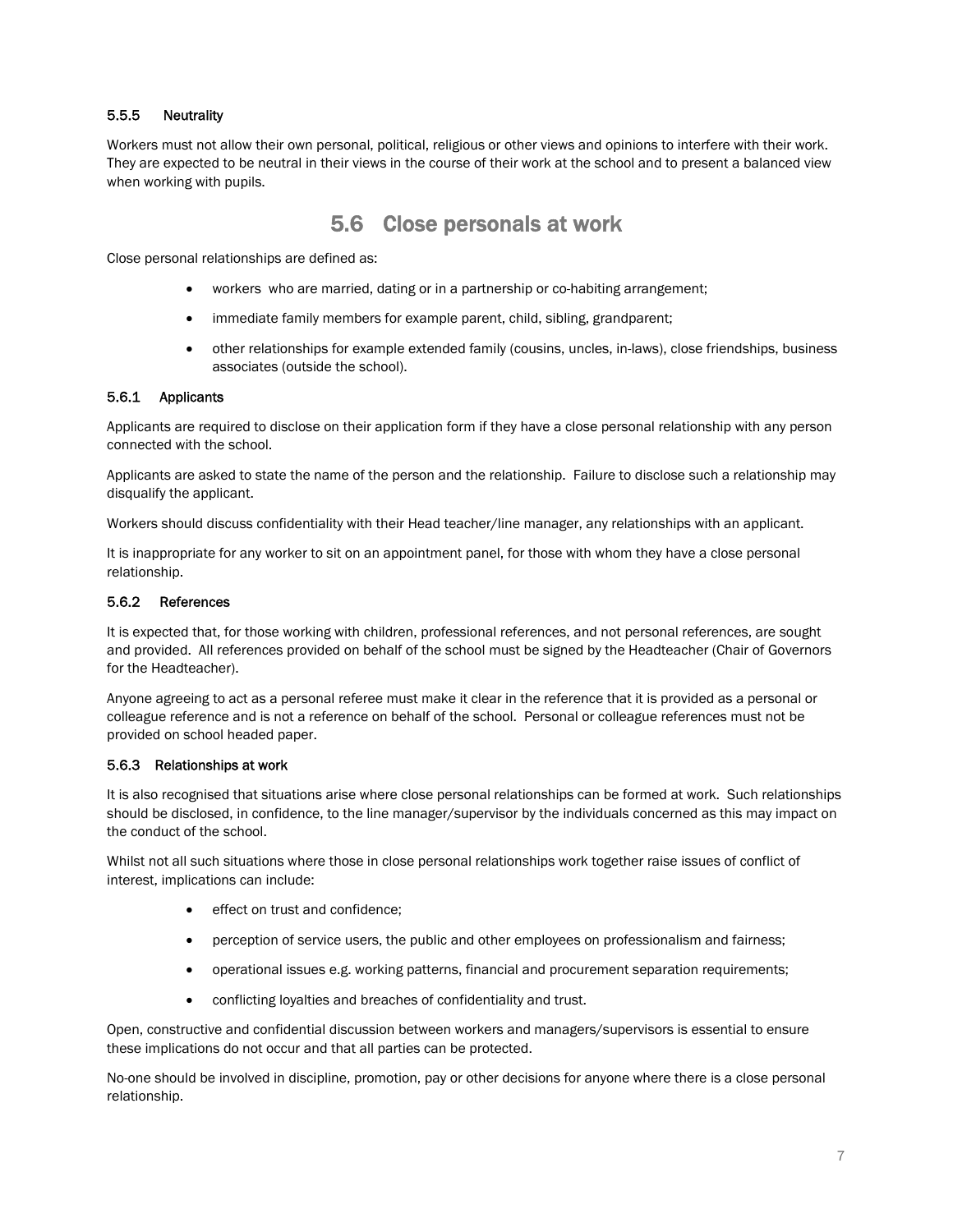It may be necessary in certain circumstances to consider transferring workers that form close personal relationships at work. Any such action will be taken wherever possible by agreement with both parties and without discrimination.

Colleagues who feel they are affected by a close personal relationship at work involving other colleagues should at all times feel that they can discuss this, without prejudice, with their Head teacher/line manager, other manager or Governing Board.

#### 5.6.4 Workers related to pupils

Any workers related to, or who are the carer of a pupil are expected to separate their familial and employment role.

Workers must not show or provide any preferential treatment to them or become involved in their education or care beyond their specific role as an employee/volunteer or their role as a parent/carer/relation.

### 5.7 Dress code

*Adults in school are expected to adopt smart standards of dress which project an appropriate professional image to pupils, parents and members of the public. Dress should also be fit for purpose according to the specific role and activity for example appropriate dress for PE, outdoor activities etc. These standards will apply to all official school activities.* 

*In all cases dress should be such that it:* 

- is not likely to be viewed as offensive, revealing, or sexually provocative;
- does not distract or cause embarrassment;
- does not include political, offensive or otherwise contentious slogans; and
- is not considered to be discriminatory and/or culturally insensitive

### 5.8 Use of financial resources

Workers must ensure that they use public and any other funds entrusted to them in a responsible and lawful manner. They must strive to ensure value for money and ensure rigorous adherence to Financial Regulations.

### 5.9 School Property and personal possessions

Workers must ensure they take due care of school property at all times, including proper and safe use, security, appropriate maintenance and reporting faults. If employees are found to have caused damage to school property through misuse or carelessness this may result in disciplinary action.

Workers are responsible for the safety and security of their personal possessions while on school premises. The school will not accept responsibility for the loss or damage of personal possessions.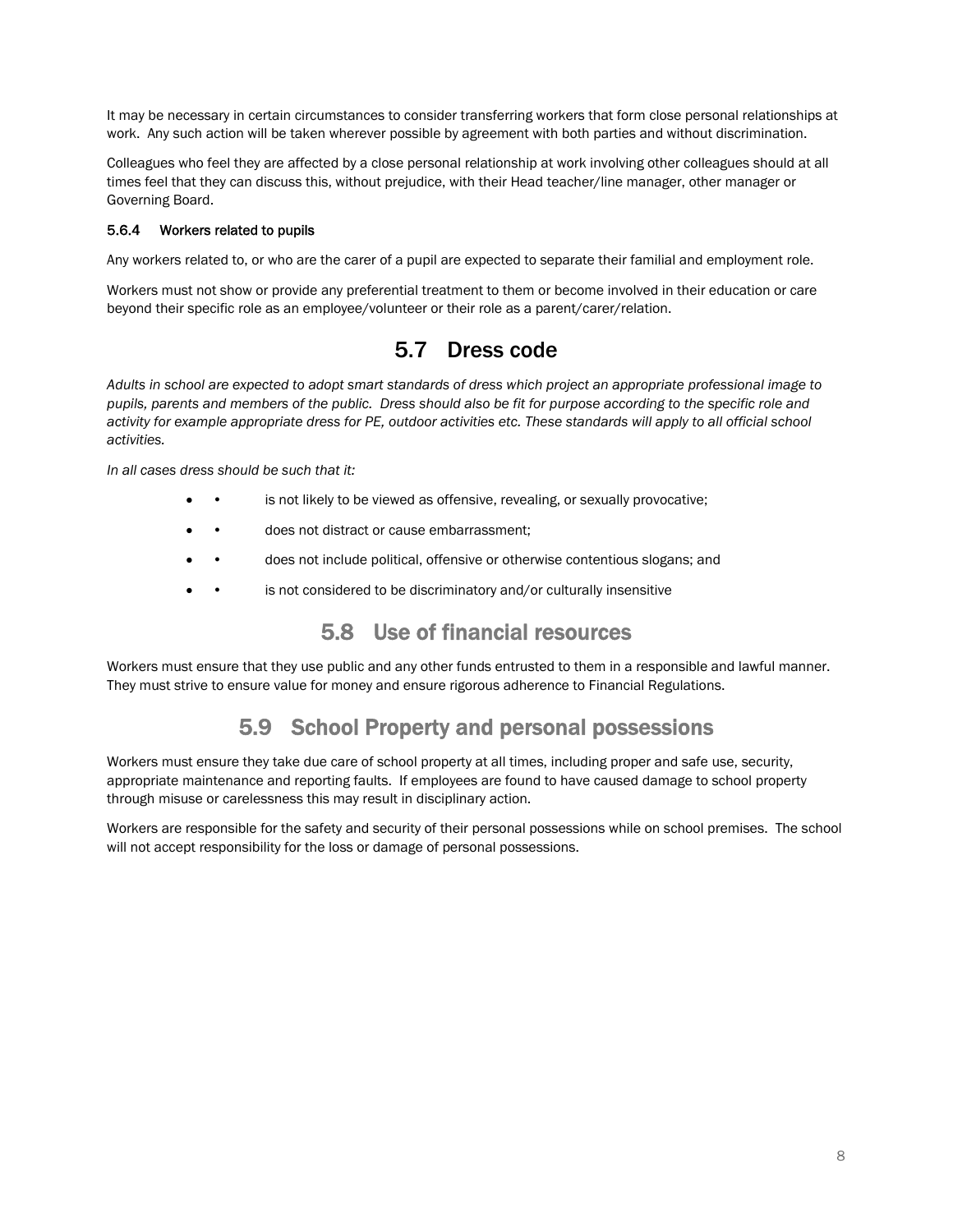### Appendix 1 – ICT Acceptable Use Policy

#### 1. Introduction

ICT (including data) and the related technologies such as computers, email, the internet and mobile devices are an expected part of daily working life in school and the use of electronic communication and resources is encouraged.

All members of the school community are expected to use ICT responsibly and to comply with all applicable laws, policies and procedures, and with normal standards of professional and personal courtesy and conduct.

This policy is designed to ensure that all workers are aware of their professional responsibilities when using any form of ICT.

Failure to follow this policy may result in the withdrawal of access to school computers, email and internet and/or to disciplinary action, depending on the circumstances of the case.

Technology and the law change regularly and this policy will be updated as and when necessary. Workers will be informed when the policy has changed but it is their responsibility to read the latest version of this document.

#### 2. Use of School Equipment/Networks

Computers and other devices provided by the school are loaned to individuals to support their professional responsibilities and must be used in accordance with this policy.

Workers are responsible for the safe and proper use, care and security of equipment and systems provided. Devices must be secured appropriately especially when leaving the school premises (i.e. not left unattended) and protected from unauthorised access or use (i.e. not accessed by family members). Any loss, damage or unauthorised access must be reported immediately.

Workers must not use school equipment, networks or system to access, download, send or receive, store, create, copy or distribute any material which may be malicious, illegal, libellous, immoral, dangerous or offensive (this includes but is not limited to pornographic, sexual, violent or criminal content and racist, sexist, or otherwise discriminatory material).

Any appropriate and authorised electronic communication with pupils must be through official school network, channels, systems and on school equipment.

#### 3. Use of Email

School business must always be conducted through official email addresses, which must be secured with password controls. Workers should respond to emails during working hours in a timely and appropriate fashion.

Email should be treated like any other form of written communication and, as such, the content should be appropriate and accurate and data protection compliant.

Extreme care must be taken with attachments from third parties, particularly unidentified third parties, as these may contain viruses.

Email must not be used to receive, send or forward messages that are defamatory, obscene or otherwise inappropriate. If such an email is received, whether unwittingly or otherwise and from whatever source, this must not be forwarded to any other address and must be reported immediately.

Reasonable access and use of the internet/intranet and email facilities is available to recognised representatives of professional associations' i.e. union officers for the performance of their official duties and activities.

#### 4. Social Networks

Social networking applications include but are not limited to:

- Blogs
- Online discussion forums, for example Facebook;
- Media sharing services for example YouTube;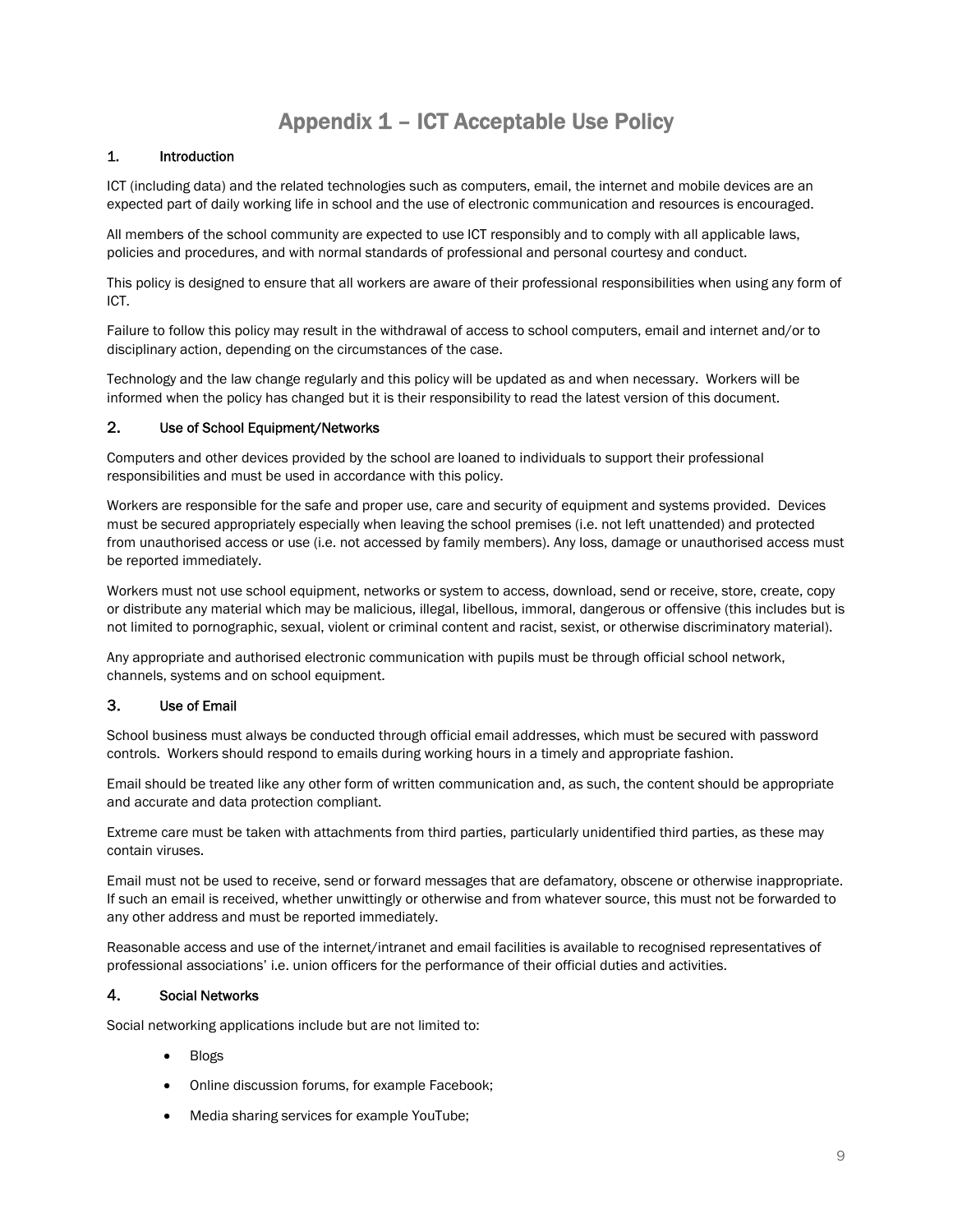- Professional networking sites, for example Linked In
- 'Micro-blogging' application for example Twitter

Where the school operates official networking sites, these must be managed and used in accordance with this policy. This includes the following requirements:

- use of official (i.e. not personal) email addresses for user accounts;
- appropriate feedback and complaints information must be published in a prominent place which is easily accessible to other users;
- the school's logo and other branding elements should be used to indicate the school's support. The school's logo should not be used on social networking applications which are unrelated to or are not representative of the school's official position;
- users should identify themselves as their official position held within the school on social networking applications e.g. through providing additional information on user profiles;
- any contributions on any social networking application must be professional, uphold the reputation of the school and be in accordance with data protection requirements;
- users must not promote or comment on personal matters (including personal/ financial matters), commercial ventures, political matters or campaigns, religion or other matters;

#### 5. Personal use of school Equipment/Networks

School equipment, internet services, systems and email may be used for incidental personal purposes, with the approval of the line manager, provided that it:

- does not interfere with the school's operation of computing facilities or email services;
- does not interfere with the user's employment or performance of professional duties or other obligations to the school;
- is of a reasonable duration and frequency;
- is carried out in authorised break times or outside their normal working hours;
- does not over burden the system or create any additional expense to the school;
- is not uses to access, send, receive or store inappropriate material; and
- does not bring the school and its community into disrepute.
- Workers must notify the school of any significant personal use.

Reasonable access and use of the internet/intranet and email facilities is available to recognised representatives of professional associations' i.e. union officers for the performance of their official duties and activities.

Email should be treated like any other form of written communication and, as such, the content should be appropriate and accurate and data protection compliant.

School equipment/networks/systems must additionally not be used for

- commercial purposes not under the auspices of the school;
- personal financial gain;
- personal use that is inconsistent of other school policies or guidelines; or
- ordering of goods to be delivered to the school address or in the school's name.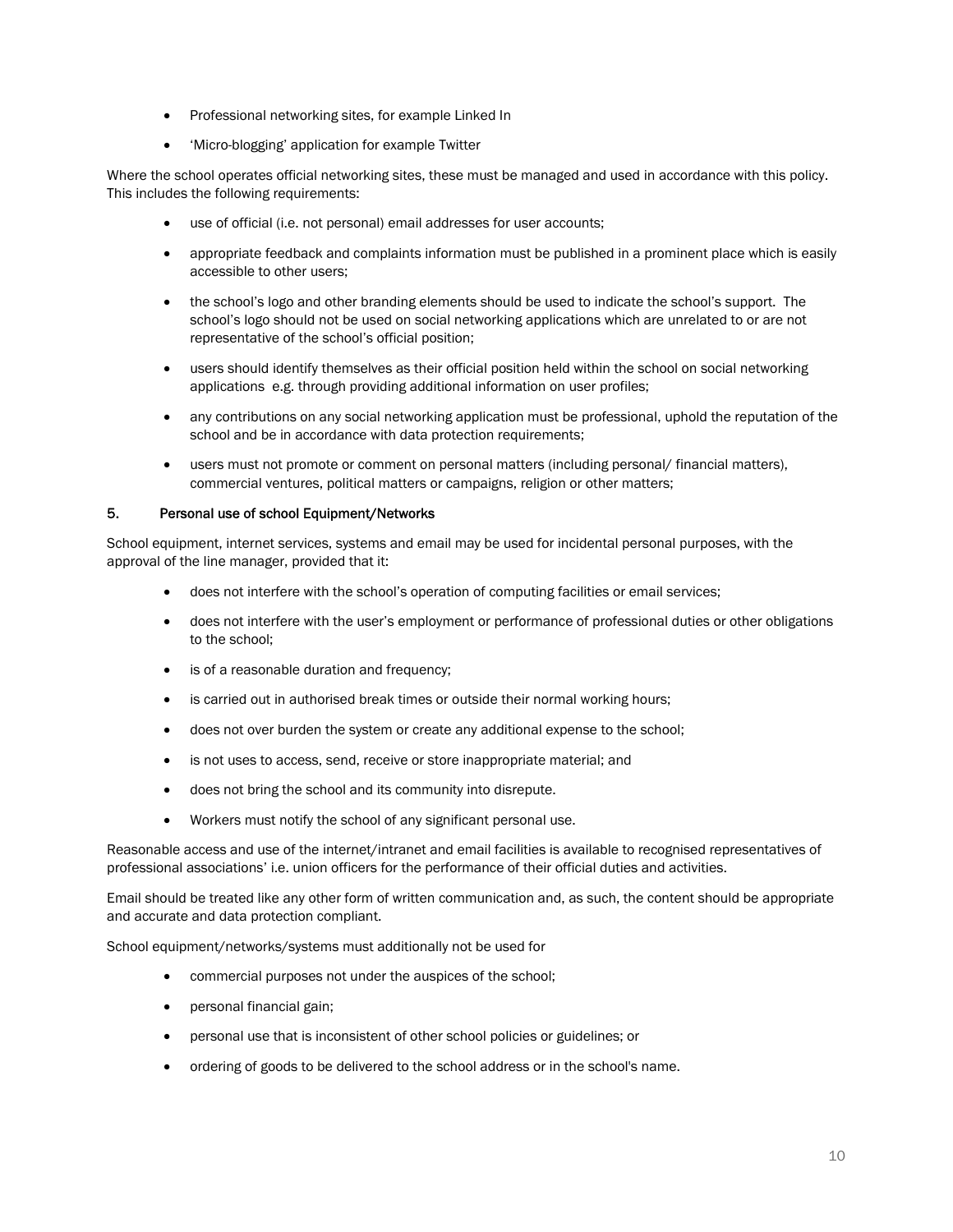#### 6. Use of personal ICT equipment in school

#### 6.1 Mobile Phones

It is accepted that individuals may bring personal mobile phones to school. Personal mobiles should have security codes to prevent access by other persons and must be stored securely and not accessible to pupils at any time.

Workers are not permitted to use their personal mobile phones to call, text, email or in any other way message pupils. Nor may they divulge their personal telephone number(s) or other contact details to pupils under any circumstances.

Workers are required to ensure mobile telephones are switched off/to silent during working hours and accessed only during authorised breaks. Any urgent phone calls or messages must be directed to the office who will notify workers immediately. Workers who need to use their mobile telephone to make or receive an urgent call during working hours should where possible obtain prior authorisation from their line manager to do so.

#### 6.2 Other electronic devices

Workers should not bring other electronic devices onto school premises unless this has been specifically authorised by an appropriate manager. In such circumstances, the computer / equipment must be kept securely (at the risk of the owner) and security protected so that it cannot be accessed by pupils or others at the school.

Any personal use of such equipment must be restricted to an employee's break times or outside their normal working hours and must not impact on their duties in any way.

Additionally, specific permission must be obtained prior to connecting any device to school networks/systems and the device(s) must have adequate virus protection.

Workers must ensure that no personal information regarding school business, its pupils or staff is stored on such personal equipment.

Where exceptionally, specific permission is granted to use personal equipment for work purposes e.g. to give a presentation, the employee must be extremely vigilant that personal files/data etc. are not inadvertently accessed or displayed.

No pictures or videos may be taken within school or at any school related activity, on personal devises.

#### 7. Personal social networks

The school recognises individual rights to privacy and a private life. However, the law generally views social media as in the public domain, irrespective of privacy settings. Workers are therefore advised to be mindful of their duties and obligations to uphold the reputation of the school, to comply with the Code of Conduct and other policies and contractual terms in their use of personal social media – being mindful of the real possibility for material to be posted, shared and made public inadvertently or by other contacts.

The school may require the removal of content it considers inappropriate.

It is totally unacceptable for any worker to discuss pupils, parents, work colleagues or any other member of the school community or any school related business on any type of social networking site.

Other posting on personal sites may also impact on the reputation of the school or the suitability/conduct of the employee for example if an employee is off sick but makes comments on a site to the contrary, postings of indecent or inappropriate images/activities etc.

Workers must not accept or propose contact, nor engage in any conversation with pupils on any personal social networking sites and should be circumspect in personal network contact with former pupils, particularly those under the age of 18 years.

Individuals working in the school should not use or access social networking sites of pupils.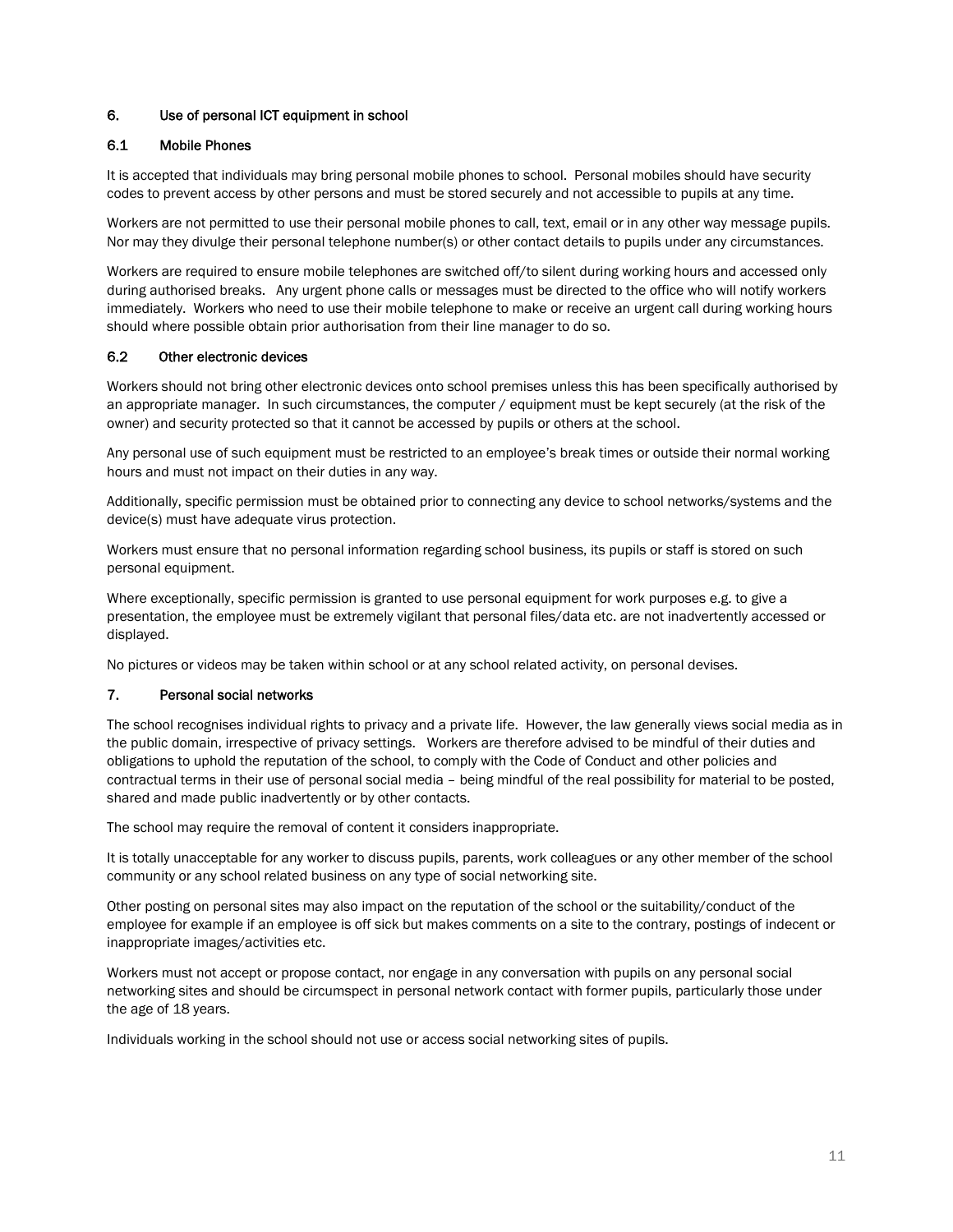#### 8. Security

The school follows sound professional practices to secure data, system programmes, email records and networks under its control.

Workers must take all reasonable precautions to maintain security and confidentiality and to protect data. This includes:

- using appropriate security measures such as encryption/password protection to transmit confidential or sensitive information;
- ensuring all devices and system access are password protected Using secured memory sticks (all laptops, memory sticks and devices used must be encrypted);
- ensuring that pupils are not exposed to any inappropriate images or web links; and
- respecting all copyrights and not copy, retrieve, modify or forward copyrighted materials except as permitted by the copyright owner.

Users must not:

- use, transfer or tamper with other people's accounts and files;
- use anonymous mailing services to conceal identity when mailing through the Internet, falsify e-mails to make them appear to originate from someone else, or provide false information to any Internet service which requests name, e-mail address or other details;
- use electronic media and services in a manner that is likely to cause network congestion or significantly hamper the ability of other people to access and use the system;
- store sensitive or confidential data on their own equipment this extends to personal cameras, mobile phones and other similar devices;
- use the internet/intranet facilities or equipment to deliberately create any virus, worm, Trojan horse or any such other programme that is harmful to normal computer operations.
- monitor or intercept the files or electronic communications of other workers or third parties;
- hack or obtain access to systems or accounts they are not authorised to use;
- use other people's log-ins or passwords; or
- breach, test, or monitor computer or network security measures without authorisation.

Where any security breach or inappropriate connection or ICT activity occurs, the user must immediately disconnect/log out and report immediately.

#### 9. Privacy and Monitoring

The school respects workers' privacy and will not routinely inspect or monitor emails, data or internet usage.

However, workers should not have any expectation of absolute privacy in his or her use of the school systems or equipment (including but not limited to networks/servers/internet usage/networks/Wi-Fi). Under the following circumstances the school reserves the right, at its discretion, to review any electronic files and messages to the extent necessary to ensure systems are being used appropriately:

- when required by law;
- if there is a substantiated reason to believe that a breach of the law; or school's policy has taken place;
- if the school suspects that the employee has been viewing/transmitting offensive or illegal material;
- if the school suspects that the employee has been spending an excessive amount of time on activity which is not work related;